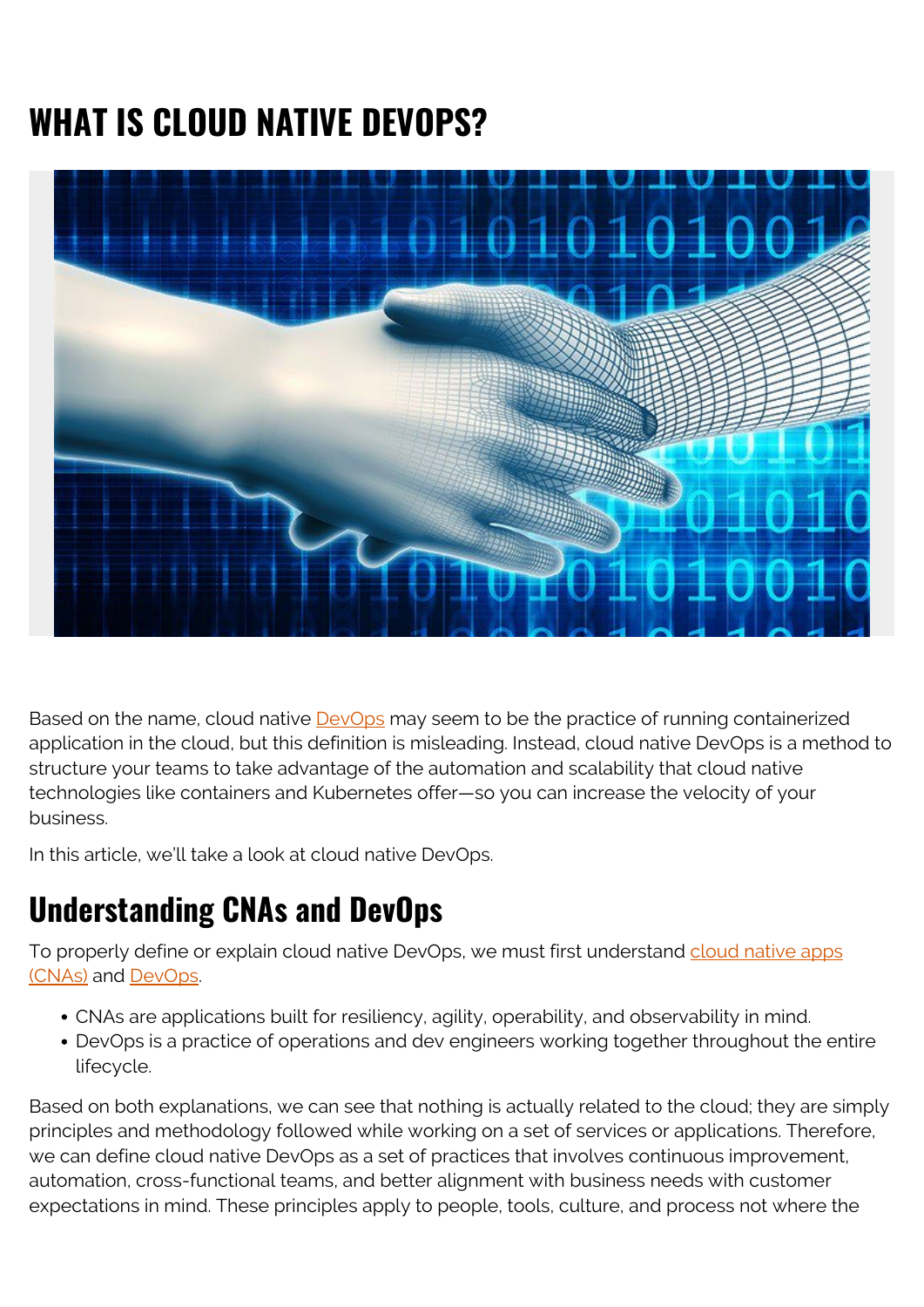actual application lives (cloud or on-prem).



At its core, Cloud Native DevOps

is a way to increase the velocity of your business and a method to structure your teams to take advantage of the automation and scalability that cloud native technologies like containers and Kubernetes offer. By nature, these cloud native technologies are designed to be:

- **Resilient.** Embracing failures instead of trying to prevent them, taking advantage of the dynamic nature of running on a platform.
- **Agile.** Allowing for fast deployments and quick iterations.
- **Operable.** Adding control of application life cycles from inside the application instead of relying on external processes and monitors.
- **Observable**. Providing information to answer questions about the application state.

## **Changes needed to implement cloud native DevOps**

To properly implement cloud native DevOps, changes must happen in three key areas:

- 1. **Cultural change from silos to proper DevOps.** As mentioned above, it is not necessary to run applications in the cloud in order to be cloud native, but DevOps is a must in order to practice cloud native. The goal of DevOps is to align everyone with the same tools and a common set of priorities.
- 2. **Organizational change involving buy-in from everyone to work in collaboration to achieve the same goal.** The idea is to encourage faster feedback loop between developers and end users which in turn speeds up application development and provides action items for the business.
- 3. **Technical change which relates to the way the application is built.** For example, moving from monolith to microservices.

## **Ways to implement cloud native DevOps**

Implementing CNAs is not as straightforward as deploying into the cloud. To be considered cloud native, a CNA needs to meet certain characteristics:

- **Aligning with the microservices patterns.** Monolithic apps should be broken into small services that can be developed independently. As long as each service adheres to a strong contract, it can be iterated on. All these services comprise the application.
- **Using containerization.** Code can be packaged without worrying about the underlying system.
- **Following declarative communication pattern.** CNAs must trust that the network will deliver the message and that it will return either a success or failure. This helps standardize a communication model, moving the functional implementation of how something achieves a desired state away from the application to a remote API or service endpoint.
- **Deploying container orchestration.** Perhaps [the biggest orchestration platform out is](https://blogs.bmc.com/blogs/kubernetes-basics-tutorial/)